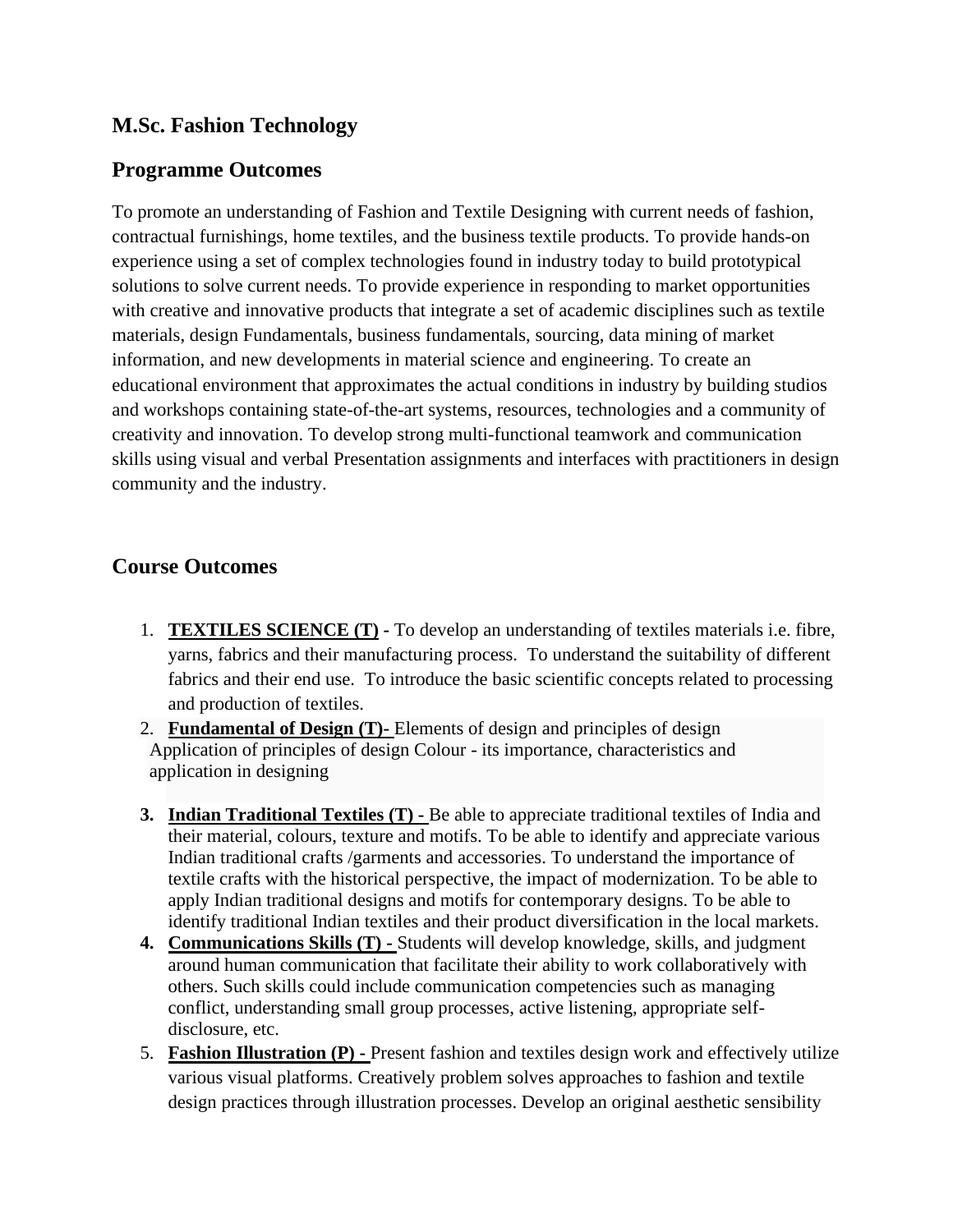to illustration and visual presentation. Demonstrate a capacity to use creative approaches to technology based activities for presentation and generation of fashion and textiles design work. Develop appropriate technical skills for both digital and hand illustration techniques.

- **6. Computer aided Fashion (P) –** The garment industry is rapidly growing with new concepts for keeping fashion business alive. To survive in the fashion industry new innovations are necessary for a while. In order to meet the demands for the market, a computer-aided design (CAD) system gives opportunity for mass customization in fashion. The system enables to create more styles, random changes, make new design, dimension of collection, pattern generation, graded size pattern, marker creation and fabric cutting. By integrating the system with the processes of garment sewing, test of fit and final adjustment, mass customization can be realized in the apparel industry. For the manufacturers, the efficiency of the supply chain can be improved by reducing human efforts, costs, and production time. For the customers, better fittings with faster delivery stimulate the desire of purchase and enhance their satisfaction.
- **7. Drafting & garment Construction (P) -** Demonstrate self-directed learning and decisionmaking in pattern making and construction. Demonstrate appropriate levels of technical skills for patternmaking and garment construction. Develop accuracy, rigor and care for patternmaking and construction documentation. Develop an understanding of methods to enable accuracy, rigour and care when constructing finished patterns and garments. Utilize a variety of research methods for pattern making and construction including visual research.
- 8. **Retail Management & Merchandising (T)** The overall objective of retail marketing is creating and developing services and products that meet the specific needs of customers and offering these products at competitive, reasonable prices that will still yield profits.
- 9. **Statistic (T)-** Student will effectively use professional level technology tools to support the study of mathematics and statistics. Students will clearly communicate quantitative ideas both orally and in writing to a range of audiences.
- 10. **Quality Control Process(T)-** To explain quality and quality control, define quality, explain differences between quality control and statistical quality control, determine several quality concept, define Quality Assurance System and Total Quality Management, express the main attributes of Quality Assurance System
- **11. Fashion Entrepreneurship (T)-** Entrepreneurship is very new regarding scientific research, is approached locally and globally, to contribute to the scientific exploration of fashion design and entrepreneurial activity in the field. Moreover, this study seeks to understand who are these fashion design entrepreneurs in Portugal and abroad, as well as comprehending their stories, the point of view as professionals of the industry, the main difficulties they encountered in their journey, and most importantly, if fashion design higher-education can contribute to the increase of such behavior.
- **12. Research Methodology (T) -** Research methodologies in education, both qualitative and quantitative. The subject introduces students to contemporary perspectives in educational research, and in particular focuses on developing a range of skills involved in formulating a research proposal; including framing research questions, reviewing the literature and choosing appropriate methodologies for different types of study.